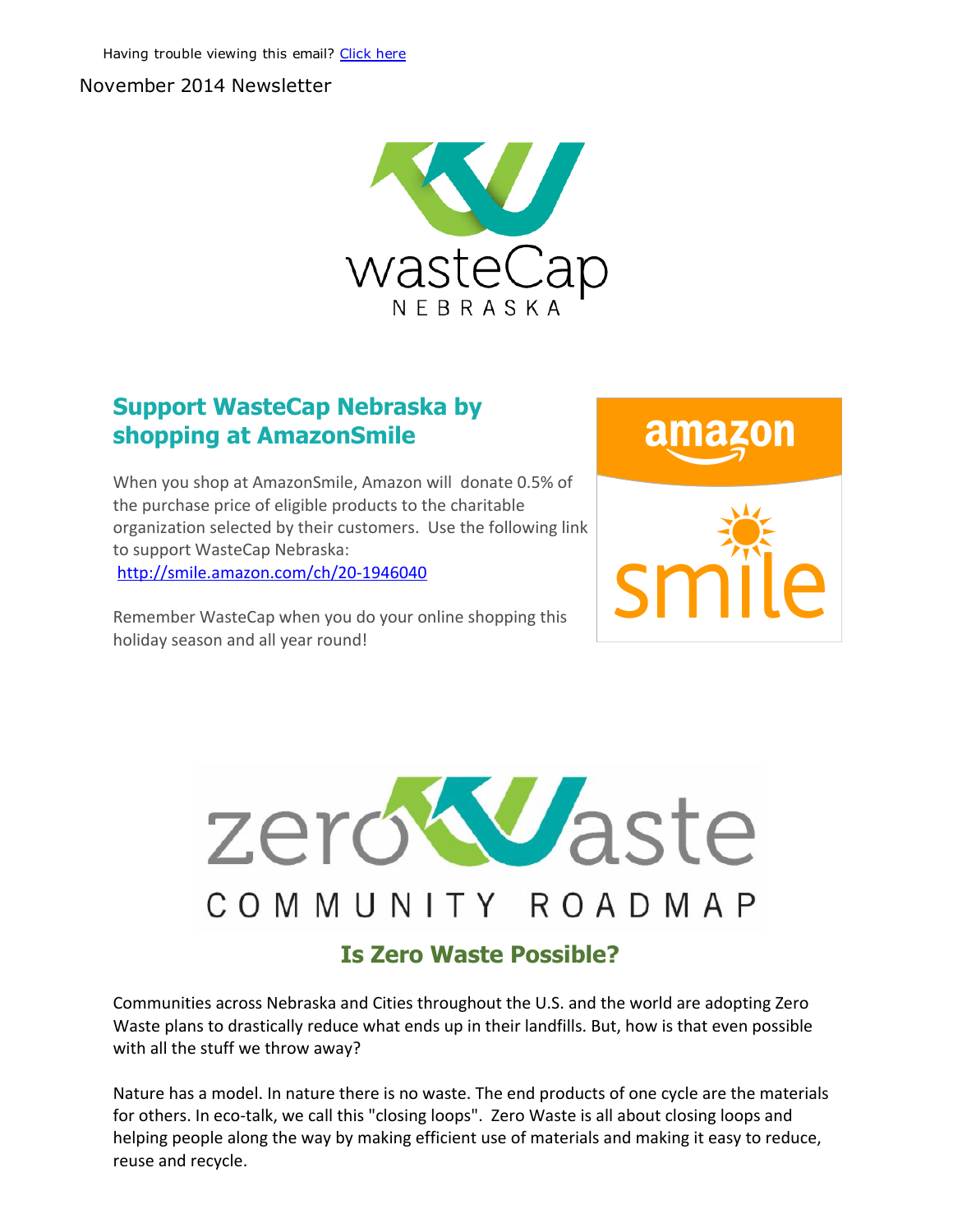To get to Zero Waste, it takes Government, Business, Community and Individual commitment to actions that include:

- 1. Expanding infrastructure to include facilities for:
	- a. General recycling
	- b. Food and yard waste composting
	- c. Construction material reuse and recycling
	- d. Hard to recycle items like computers and mattresses;
	- e. Repair, rental, and resale of a wide range of goods and equipment

2. Basing disposal rates on how much garbage sent to the landfill, so that recycling saves money. (Imperial has this system)

3. Requiring producers to share responsibility for the costs of recycling and disposal, instead of all the costs being covered by tax dollars and consumer service fees. This usually happens through *Extended Producer Responsibility* laws. Manufacturers then have an incentive to design products with materials that are easier to recycle, are more durable and produce less waste.

- 4. Supporting markets for recycled products by purchasing recycled materials.
- 5. Banning specific materials from landfills.

6. Educating the public to see the value in a Zero Waste effort and understand the systems and services available to them.

Many cities around the world that have employed these strategies are reducing 75% of discarded materials from the landfill, while boosting their economies through the recycling and reuse sectors.

To learn more, and to see additional Zero Waste Spotlights visit [www.wastecapne.org.](http://r20.rs6.net/tn.jsp?e=001xKK_Y2DXleNYuY71noy-jtkra94hSq6dE2mDaDUGOVx3c1mW-AFGs6F6neSFNbwFyKlefootN8puFZPxm4tsYO3wCS-vVY_vYxE4F_RoyxA=)

# America Recycles Day Competition

Three WasteCap Nebraska member companies are participating in a YWCA Job Outfitters drive in honor of America Recycles Day (November 15). State Farm, Schneider Industries and Assurity Life Insurance Company are competing to see who can collect the most clothing and accessories by weight from November 9 through the 22nd. The winning company will be announced in the early



December edition of WasteCap's newsletter and in the Business Achievements section of the Lincoln Journal Star and receive a work party of their choice.

The drive is a joint project of Goodwill Industries of Southeast Nebraska, Lincoln YWCA Job Outfitters program and WasteCap Nebraska. For more information, contact Brett Kelly at 402‐ 436‐2384 ext. 1005, bkelly@wastecapne.org. Visit [ywcalincoln.org](http://r20.rs6.net/tn.jsp?e=001xKK_Y2DXleNYuY71noy-jtkra94hSq6dE2mDaDUGOVx3c1mW-AFGs6F6neSFNbwFyKlefootN8qiPvzScZW6owSwxrl9zhG0Ajcr0PPRA6I=) to learn more about Job Outfitters.